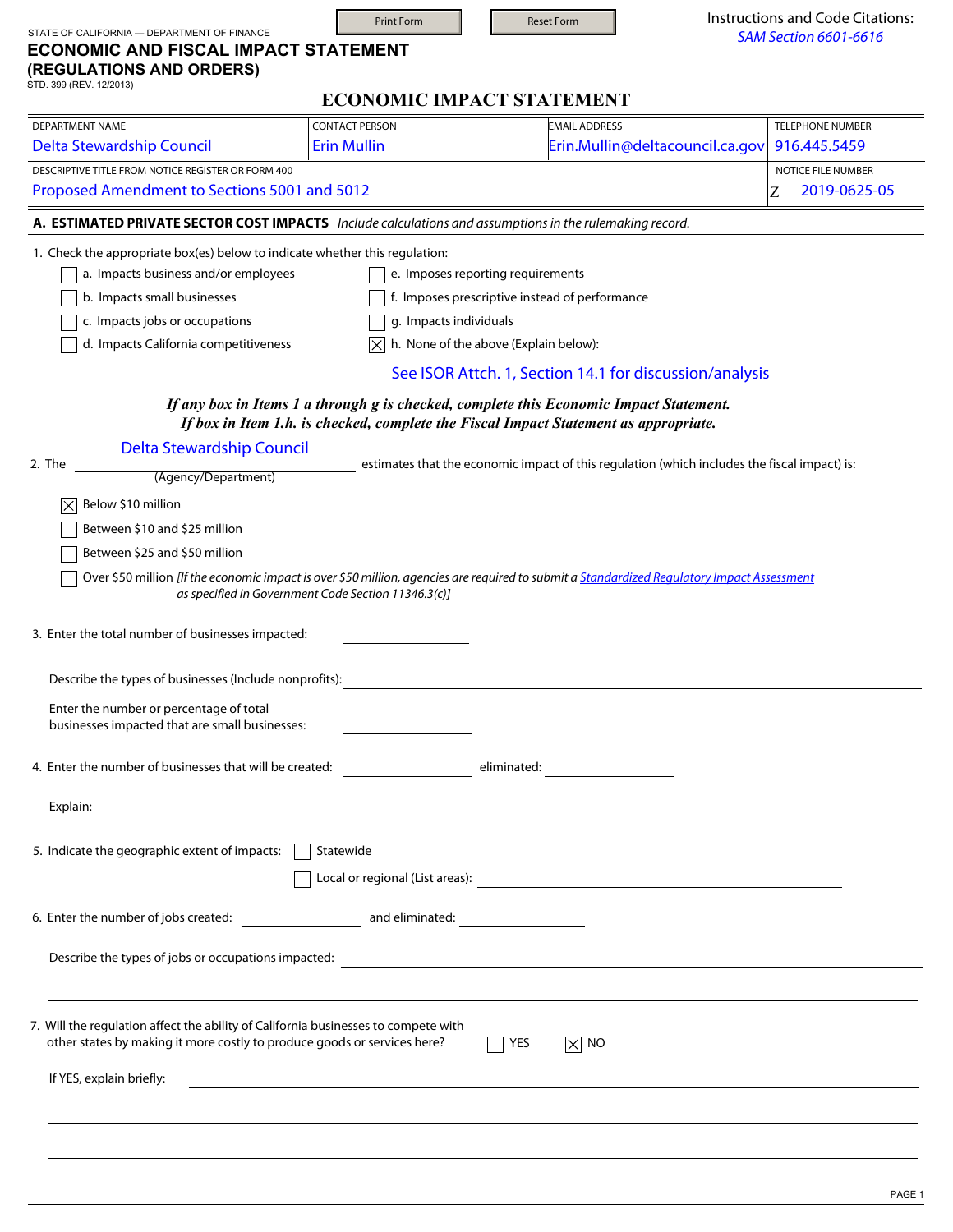| STATE OF CALIFORNIA - DEPARTMENT OF FINANCE                                                                                                                                                                                                                                                              | <b>Print Form</b>                     | <b>Reset Form</b>                   | Instructions and Code Citations:<br><b>SAM Section 6601-6616</b>                                                                 |
|----------------------------------------------------------------------------------------------------------------------------------------------------------------------------------------------------------------------------------------------------------------------------------------------------------|---------------------------------------|-------------------------------------|----------------------------------------------------------------------------------------------------------------------------------|
| <b>ECONOMIC AND FISCAL IMPACT STATEMENT</b><br>(REGULATIONS AND ORDERS)<br>STD. 399 (REV. 12/2013)                                                                                                                                                                                                       |                                       |                                     |                                                                                                                                  |
|                                                                                                                                                                                                                                                                                                          | ECONOMIC IMPACT STATEMENT (CONTINUED) |                                     |                                                                                                                                  |
| <b>B. ESTIMATED COSTS</b> Include calculations and assumptions in the rulemaking record.                                                                                                                                                                                                                 |                                       |                                     |                                                                                                                                  |
| 1. What are the total statewide dollar costs that businesses and individuals may incur to comply with this regulation over its lifetime? \$ insignificant                                                                                                                                                |                                       |                                     |                                                                                                                                  |
| a. Initial costs for a small business: \$negligible                                                                                                                                                                                                                                                      |                                       | Annual ongoing costs: \$ negligible | Years: <b>n/a</b>                                                                                                                |
| b. Initial costs for a typical business: \$negligible                                                                                                                                                                                                                                                    |                                       | Annual ongoing costs: \$ negligible | Years: <b>n/a</b>                                                                                                                |
| snegligible<br>c. Initial costs for an individual:                                                                                                                                                                                                                                                       |                                       | Annual ongoing costs: \$ negligible | Years: <b>n/a</b>                                                                                                                |
|                                                                                                                                                                                                                                                                                                          |                                       |                                     | d. Describe other economic costs that may occur: Potential indirect economic cost of \$38,100/year from expected change in levee |
| failure risk; represents negligible 0.0142% change in present value terms (see ISOR Attch. 1, Section 14.2)                                                                                                                                                                                              |                                       |                                     |                                                                                                                                  |
| 2. If multiple industries are impacted, enter the share of total costs for each industry: $n/a$                                                                                                                                                                                                          |                                       |                                     |                                                                                                                                  |
| 3. If the regulation imposes reporting requirements, enter the annual costs a typical business may incur to comply with these requirements.<br>Include the dollar costs to do programming, record keeping, reporting, and other paperwork, whether or not the paperwork must be submitted. $\sin/\alpha$ |                                       |                                     |                                                                                                                                  |
| 4. Will this regulation directly impact housing costs?                                                                                                                                                                                                                                                   | $\boxed{\times}$ NO<br>  YES          |                                     |                                                                                                                                  |
|                                                                                                                                                                                                                                                                                                          |                                       |                                     | If YES, enter the annual dollar cost per housing unit: \$                                                                        |
|                                                                                                                                                                                                                                                                                                          |                                       | Number of units:                    |                                                                                                                                  |
| 5. Are there comparable Federal regulations?                                                                                                                                                                                                                                                             | $ \times $ NO<br>YES                  |                                     |                                                                                                                                  |
| Explain the need for State regulation given the existence or absence of Federal regulations: Features unique to California and the Delta that                                                                                                                                                            |                                       |                                     |                                                                                                                                  |
| are not addressed in Federal regulations (see ISOR Attch. 1, Section 14.2)                                                                                                                                                                                                                               |                                       |                                     |                                                                                                                                  |
| Enter any additional costs to businesses and/or individuals that may be due to State - Federal differences: $\sin/a$                                                                                                                                                                                     |                                       |                                     |                                                                                                                                  |
| <b>ESTIMATED BENEFITS</b> Estimation of the dollar value of benefits is not specifically required by rulemaking law, but encouraged.                                                                                                                                                                     |                                       |                                     |                                                                                                                                  |
| 1. Briefly summarize the benefits of the regulation, which may include among others, the<br>health and welfare of California residents, worker safety and the State's environment: Reduced risk of: (1) property/infrastructure damage,                                                                  |                                       |                                     |                                                                                                                                  |
|                                                                                                                                                                                                                                                                                                          |                                       |                                     | (2) loss of life, (3) disruption in Statewater supply, (4) harm to ecosystems and habitat, and (5) harm to "Delta as a Place"    |
| values. Benefits are non-monetized (see ISOR Attch. 1, Section 14.3)                                                                                                                                                                                                                                     |                                       |                                     |                                                                                                                                  |
| 2. Are the benefits the result of: $\boxed{\times}$ specific statutory requirements, or $\boxed{\phantom{a}}$ goals developed by the agency based on broad statutory authority?                                                                                                                          |                                       |                                     |                                                                                                                                  |
| Explain: See Attachment 1, Section14.3                                                                                                                                                                                                                                                                   |                                       |                                     |                                                                                                                                  |
| 3. What are the total statewide benefits from this regulation over its lifetime? \$ Unknown (not monetized)                                                                                                                                                                                              |                                       |                                     |                                                                                                                                  |
| 4. Briefly describe any expansion of businesses currently doing business within the State of California that would result from this regulation:                                                                                                                                                          |                                       |                                     |                                                                                                                                  |
| None identified                                                                                                                                                                                                                                                                                          |                                       |                                     |                                                                                                                                  |
|                                                                                                                                                                                                                                                                                                          |                                       |                                     |                                                                                                                                  |
| D. ALTERNATIVES TO THE REGULATION Include calculations and assumptions in the rulemaking record. Estimation of the dollar value of benefits is not<br>specifically required by rulemaking law, but encouraged.                                                                                           |                                       |                                     |                                                                                                                                  |
| 1. List alternatives considered and describe them below. If no alternatives were considered, explain why not: Five (5) alternatives were considered                                                                                                                                                      |                                       |                                     |                                                                                                                                  |
| including (1) no action, (2) repeal existing regulation, and three alternatives representing slightly different                                                                                                                                                                                          |                                       |                                     |                                                                                                                                  |
| investment prioritization ((3) protection of life; (4) wetlands; and (5) water supply) (see ISOR Attch. 1 Section 14.4).                                                                                                                                                                                 |                                       |                                     |                                                                                                                                  |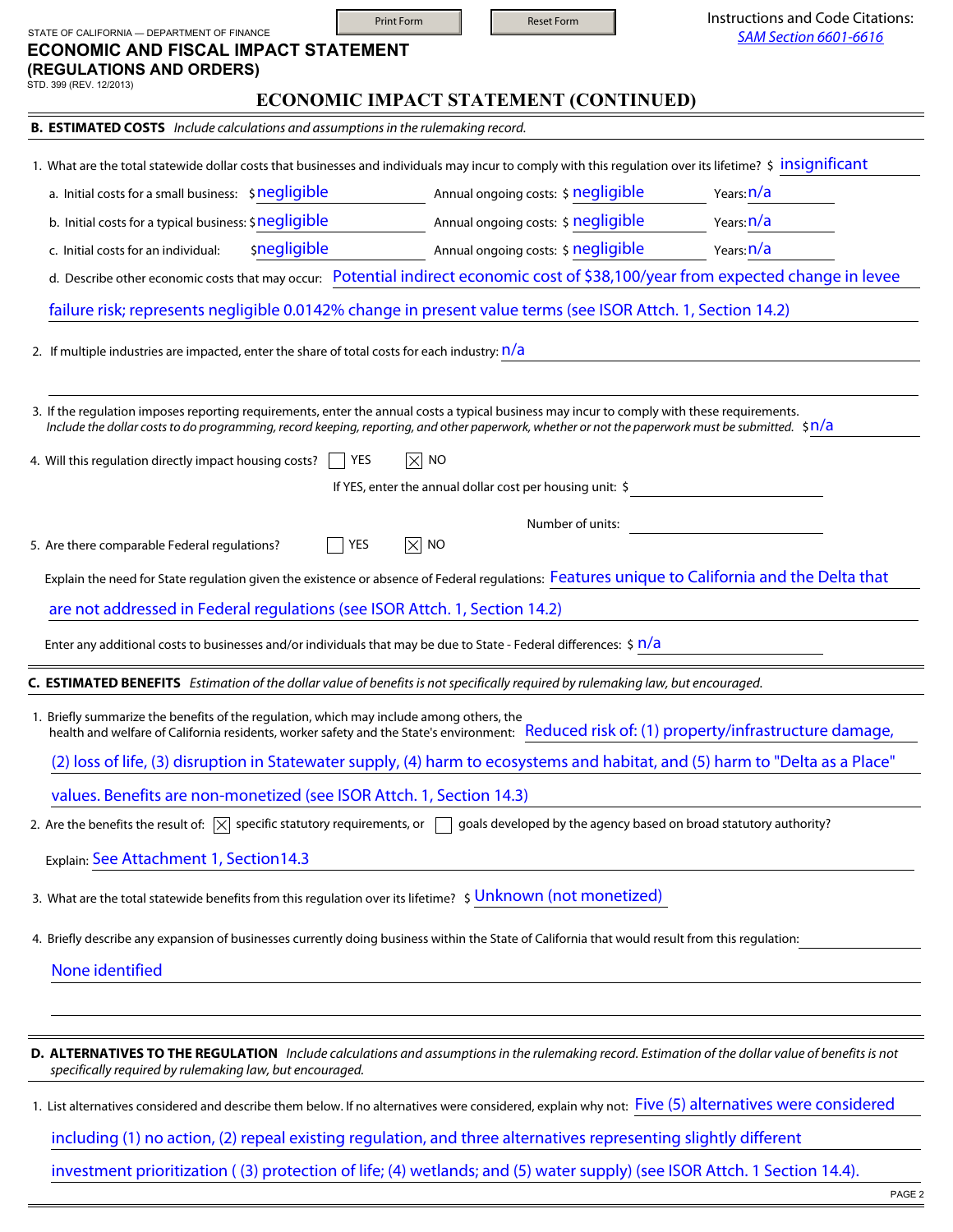| <b>SAM Section 6601-6616</b><br>ECONOMIC IMPACT STATEMENT (CONTINUED)<br>2. Summarize the total statewide costs and benefits from this regulation and each alternative considered:<br>Cost: \$ < <b>\$40,000/yr</b><br>Benefit: \$ unknown    cost: \$ < \$40,000/yr<br>3. Briefly discuss any quantification issues that are relevant to a comparison<br>Most benefits not monetized (unknown). Alts. have approx. same<br>of estimated costs and benefits for this regulation or alternatives:<br>cost/benefits (slightly different distribution). Alt 1 (no action) results in no costs/benefits (see ISOR Attch. 1, Section 14.4).<br>4. Rulemaking law requires agencies to consider performance standards as an alternative, if a<br>regulation mandates the use of specific technologies or equipment, or prescribes specific<br>$ \overline{\times} $ NO<br>YES<br>actions or procedures. Were performance standards considered to lower compliance costs? |
|--------------------------------------------------------------------------------------------------------------------------------------------------------------------------------------------------------------------------------------------------------------------------------------------------------------------------------------------------------------------------------------------------------------------------------------------------------------------------------------------------------------------------------------------------------------------------------------------------------------------------------------------------------------------------------------------------------------------------------------------------------------------------------------------------------------------------------------------------------------------------------------------------------------------------------------------------------------------|
|                                                                                                                                                                                                                                                                                                                                                                                                                                                                                                                                                                                                                                                                                                                                                                                                                                                                                                                                                                    |
|                                                                                                                                                                                                                                                                                                                                                                                                                                                                                                                                                                                                                                                                                                                                                                                                                                                                                                                                                                    |
|                                                                                                                                                                                                                                                                                                                                                                                                                                                                                                                                                                                                                                                                                                                                                                                                                                                                                                                                                                    |
|                                                                                                                                                                                                                                                                                                                                                                                                                                                                                                                                                                                                                                                                                                                                                                                                                                                                                                                                                                    |
|                                                                                                                                                                                                                                                                                                                                                                                                                                                                                                                                                                                                                                                                                                                                                                                                                                                                                                                                                                    |
|                                                                                                                                                                                                                                                                                                                                                                                                                                                                                                                                                                                                                                                                                                                                                                                                                                                                                                                                                                    |
|                                                                                                                                                                                                                                                                                                                                                                                                                                                                                                                                                                                                                                                                                                                                                                                                                                                                                                                                                                    |
|                                                                                                                                                                                                                                                                                                                                                                                                                                                                                                                                                                                                                                                                                                                                                                                                                                                                                                                                                                    |
|                                                                                                                                                                                                                                                                                                                                                                                                                                                                                                                                                                                                                                                                                                                                                                                                                                                                                                                                                                    |
|                                                                                                                                                                                                                                                                                                                                                                                                                                                                                                                                                                                                                                                                                                                                                                                                                                                                                                                                                                    |
| Explain: The proposed regulation does not mandate the use of specific technologies or equipment, or prescribe specific                                                                                                                                                                                                                                                                                                                                                                                                                                                                                                                                                                                                                                                                                                                                                                                                                                             |
| actions or procedures (see ISOR Attch. 1, Section 14.4).                                                                                                                                                                                                                                                                                                                                                                                                                                                                                                                                                                                                                                                                                                                                                                                                                                                                                                           |
|                                                                                                                                                                                                                                                                                                                                                                                                                                                                                                                                                                                                                                                                                                                                                                                                                                                                                                                                                                    |
| E. MAJOR REGULATIONS Include calculations and assumptions in the rulemaking record.                                                                                                                                                                                                                                                                                                                                                                                                                                                                                                                                                                                                                                                                                                                                                                                                                                                                                |
| California Environmental Protection Agency (Cal/EPA) boards, offices and departments are required to<br>submit the following (per Health and Safety Code section 57005). Otherwise, skip to E4.                                                                                                                                                                                                                                                                                                                                                                                                                                                                                                                                                                                                                                                                                                                                                                    |
| <b>NO</b><br>1. Will the estimated costs of this regulation to California business enterprises exceed \$10 million?   YES                                                                                                                                                                                                                                                                                                                                                                                                                                                                                                                                                                                                                                                                                                                                                                                                                                          |
| If YES, complete E2. and E3                                                                                                                                                                                                                                                                                                                                                                                                                                                                                                                                                                                                                                                                                                                                                                                                                                                                                                                                        |
| If NO, skip to E4                                                                                                                                                                                                                                                                                                                                                                                                                                                                                                                                                                                                                                                                                                                                                                                                                                                                                                                                                  |
| 2. Briefly describe each alternative, or combination of alternatives, for which a cost-effectiveness analysis was performed:                                                                                                                                                                                                                                                                                                                                                                                                                                                                                                                                                                                                                                                                                                                                                                                                                                       |
| <u> 1989 - Johann Stoff, deutscher Stoffen und der Stoffen und der Stoffen und der Stoffen und der Stoffen und de</u>                                                                                                                                                                                                                                                                                                                                                                                                                                                                                                                                                                                                                                                                                                                                                                                                                                              |
|                                                                                                                                                                                                                                                                                                                                                                                                                                                                                                                                                                                                                                                                                                                                                                                                                                                                                                                                                                    |
|                                                                                                                                                                                                                                                                                                                                                                                                                                                                                                                                                                                                                                                                                                                                                                                                                                                                                                                                                                    |
| 3. For the regulation, and each alternative just described, enter the estimated total cost and overall cost-effectiveness ratio:                                                                                                                                                                                                                                                                                                                                                                                                                                                                                                                                                                                                                                                                                                                                                                                                                                   |
|                                                                                                                                                                                                                                                                                                                                                                                                                                                                                                                                                                                                                                                                                                                                                                                                                                                                                                                                                                    |
|                                                                                                                                                                                                                                                                                                                                                                                                                                                                                                                                                                                                                                                                                                                                                                                                                                                                                                                                                                    |
|                                                                                                                                                                                                                                                                                                                                                                                                                                                                                                                                                                                                                                                                                                                                                                                                                                                                                                                                                                    |
| 4. Will the regulation subject to OAL review have an estimated economic impact to business enterprises and individuals located in or doing business in California<br>exceeding \$50 million in any 12-month period between the date the major regulation is estimated to be filed with the Secretary of State through 12 months                                                                                                                                                                                                                                                                                                                                                                                                                                                                                                                                                                                                                                    |
|                                                                                                                                                                                                                                                                                                                                                                                                                                                                                                                                                                                                                                                                                                                                                                                                                                                                                                                                                                    |
|                                                                                                                                                                                                                                                                                                                                                                                                                                                                                                                                                                                                                                                                                                                                                                                                                                                                                                                                                                    |
| If YES, agencies are required to submit a <i>Standardized Requlatory Impact Assessment (SRIA)</i> as specified in<br>Government Code Section 11346.3(c) and to include the SRIA in the Initial Statement of Reasons.                                                                                                                                                                                                                                                                                                                                                                                                                                                                                                                                                                                                                                                                                                                                               |
|                                                                                                                                                                                                                                                                                                                                                                                                                                                                                                                                                                                                                                                                                                                                                                                                                                                                                                                                                                    |
| The increase or decrease of investment in the State:<br><u> and the increase or decrease of investment in the State:</u>                                                                                                                                                                                                                                                                                                                                                                                                                                                                                                                                                                                                                                                                                                                                                                                                                                           |
| ,我们也不会有什么。""我们的人,我们也不会有什么?""我们的人,我们也不会有什么?""我们的人,我们也不会有什么?""我们的人,我们也不会有什么?""我们的人                                                                                                                                                                                                                                                                                                                                                                                                                                                                                                                                                                                                                                                                                                                                                                                                                                                                                   |
|                                                                                                                                                                                                                                                                                                                                                                                                                                                                                                                                                                                                                                                                                                                                                                                                                                                                                                                                                                    |
|                                                                                                                                                                                                                                                                                                                                                                                                                                                                                                                                                                                                                                                                                                                                                                                                                                                                                                                                                                    |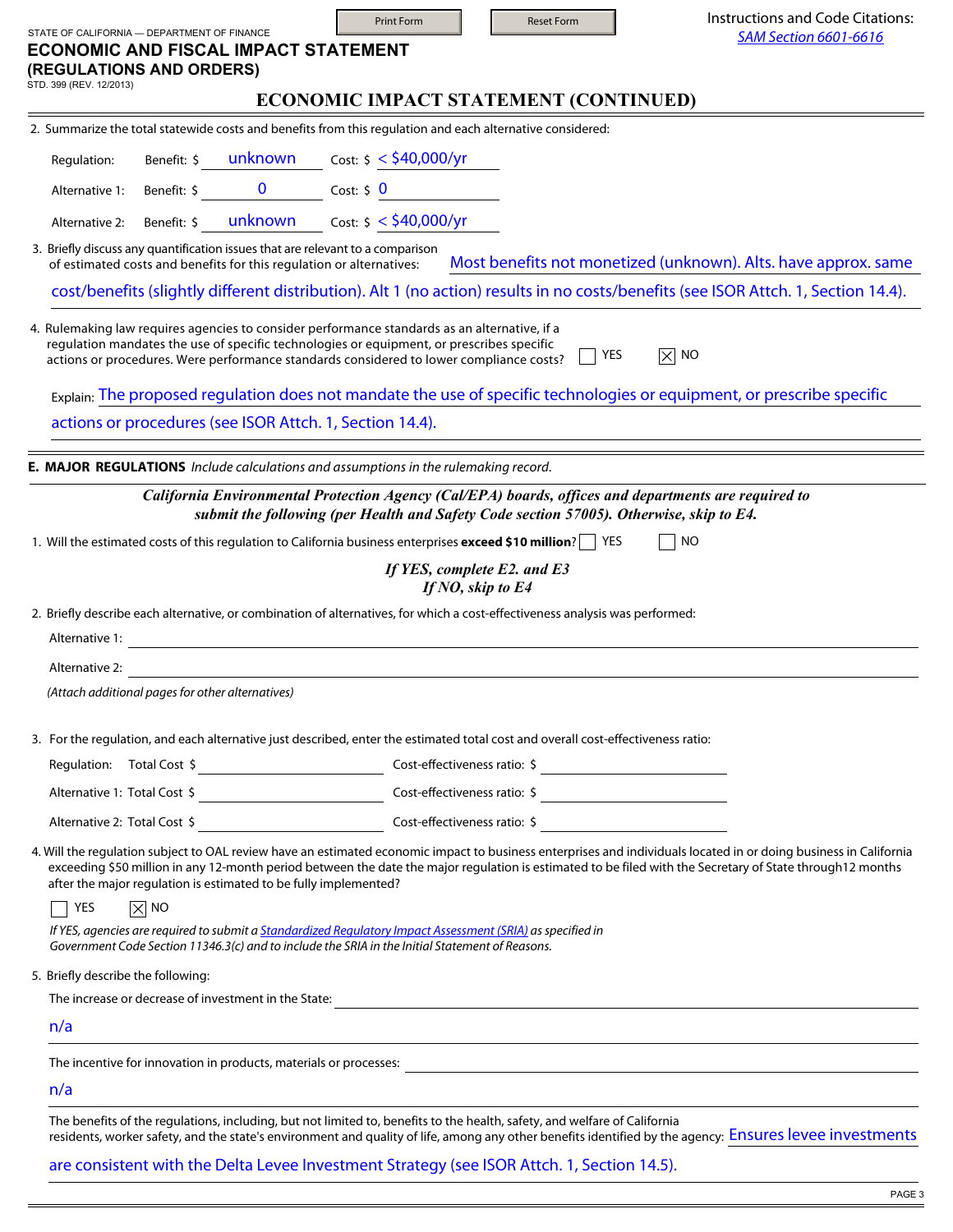| STATE OF CALIFORNIA - DEPARTMENT OF FINANCE<br><b>ECONOMIC AND FISCAL IMPACT STATEMENT</b><br>(REGULATIONS AND ORDERS)                                                                                                                        | <b>Print Form</b>                                         | <b>Reset Form</b>                                                                                                     | Instructions and Code Citations:<br><b>SAM Section 6601-6616</b> |
|-----------------------------------------------------------------------------------------------------------------------------------------------------------------------------------------------------------------------------------------------|-----------------------------------------------------------|-----------------------------------------------------------------------------------------------------------------------|------------------------------------------------------------------|
| STD. 399 (REV. 12/2013)                                                                                                                                                                                                                       |                                                           | <b>FISCAL IMPACT STATEMENT</b>                                                                                        |                                                                  |
| A. FISCAL EFFECT ON LOCAL GOVERNMENT Indicate appropriate boxes 1 through 6 and attach calculations and assumptions of fiscal impact for the<br>current year and two subsequent Fiscal Years.                                                 |                                                           |                                                                                                                       |                                                                  |
| 1. Additional expenditures in the current State Fiscal Year which are reimbursable by the State. (Approximate)<br>(Pursuant to Section 6 of Article XIII B of the California Constitution and Sections 17500 et seq. of the Government Code). |                                                           |                                                                                                                       |                                                                  |
| Ś<br><u> 1990 - Johann Barn, mars ann an t-Amhair ann an t-A</u>                                                                                                                                                                              |                                                           |                                                                                                                       |                                                                  |
| a. Funding provided in                                                                                                                                                                                                                        |                                                           |                                                                                                                       |                                                                  |
| Budget Act of                                                                                                                                                                                                                                 |                                                           | or Chapter The Chapter Statutes of                                                                                    |                                                                  |
| b. Funding will be requested in the Governor's Budget Act of                                                                                                                                                                                  |                                                           |                                                                                                                       |                                                                  |
|                                                                                                                                                                                                                                               | Fiscal Year:                                              |                                                                                                                       |                                                                  |
| 2. Additional expenditures in the current State Fiscal Year which are NOT reimbursable by the State. (Approximate)                                                                                                                            |                                                           |                                                                                                                       |                                                                  |
| (Pursuant to Section 6 of Article XIII B of the California Constitution and Sections 17500 et seq. of the Government Code).                                                                                                                   |                                                           |                                                                                                                       |                                                                  |
| \$<br>Check reason(s) this regulation is not reimbursable and provide the appropriate information:                                                                                                                                            |                                                           |                                                                                                                       |                                                                  |
| a. Implements the Federal mandate contained in                                                                                                                                                                                                |                                                           |                                                                                                                       |                                                                  |
| b. Implements the court mandate set forth by the                                                                                                                                                                                              |                                                           |                                                                                                                       |                                                                  |
|                                                                                                                                                                                                                                               |                                                           |                                                                                                                       | Court.                                                           |
| Case of:                                                                                                                                                                                                                                      | <u> 1989 - Johann Barn, mars eta bainar eta idazlea (</u> | VS.                                                                                                                   |                                                                  |
| c. Implements a mandate of the people of this State expressed in their approval of Proposition No.                                                                                                                                            |                                                           |                                                                                                                       |                                                                  |
| Date of Election:                                                                                                                                                                                                                             |                                                           |                                                                                                                       |                                                                  |
| d. Issued only in response to a specific request from affected local entity(s).                                                                                                                                                               |                                                           |                                                                                                                       |                                                                  |
| Local entity(s) affected:                                                                                                                                                                                                                     |                                                           | <u> 1989 - Andrea Station Barbara, actor a component de la componentación de la componentación de la componentaci</u> |                                                                  |
|                                                                                                                                                                                                                                               |                                                           |                                                                                                                       |                                                                  |
| e. Will be fully financed from the fees, revenue, etc. from:                                                                                                                                                                                  |                                                           |                                                                                                                       |                                                                  |
|                                                                                                                                                                                                                                               |                                                           |                                                                                                                       | Code;                                                            |
| f. Provides for savings to each affected unit of local government which will, at a minimum, offset any additional costs to each;                                                                                                              |                                                           |                                                                                                                       |                                                                  |
| g. Creates, eliminates, or changes the penalty for a new crime or infraction contained in                                                                                                                                                     |                                                           |                                                                                                                       |                                                                  |
| 3. Annual Savings. (approximate)                                                                                                                                                                                                              |                                                           |                                                                                                                       |                                                                  |
| <u> 1980 - Johann Barbara, martxa a</u><br>\$                                                                                                                                                                                                 |                                                           |                                                                                                                       |                                                                  |
| 4. No additional costs or savings. This regulation makes only technical, non-substantive or clarifying changes to current law regulations.                                                                                                    |                                                           |                                                                                                                       |                                                                  |
| 5. No fiscal impact exists. This regulation does not affect any local entity or program.<br>$\times$                                                                                                                                          |                                                           |                                                                                                                       |                                                                  |
| 6. Other. Explain                                                                                                                                                                                                                             |                                                           |                                                                                                                       |                                                                  |